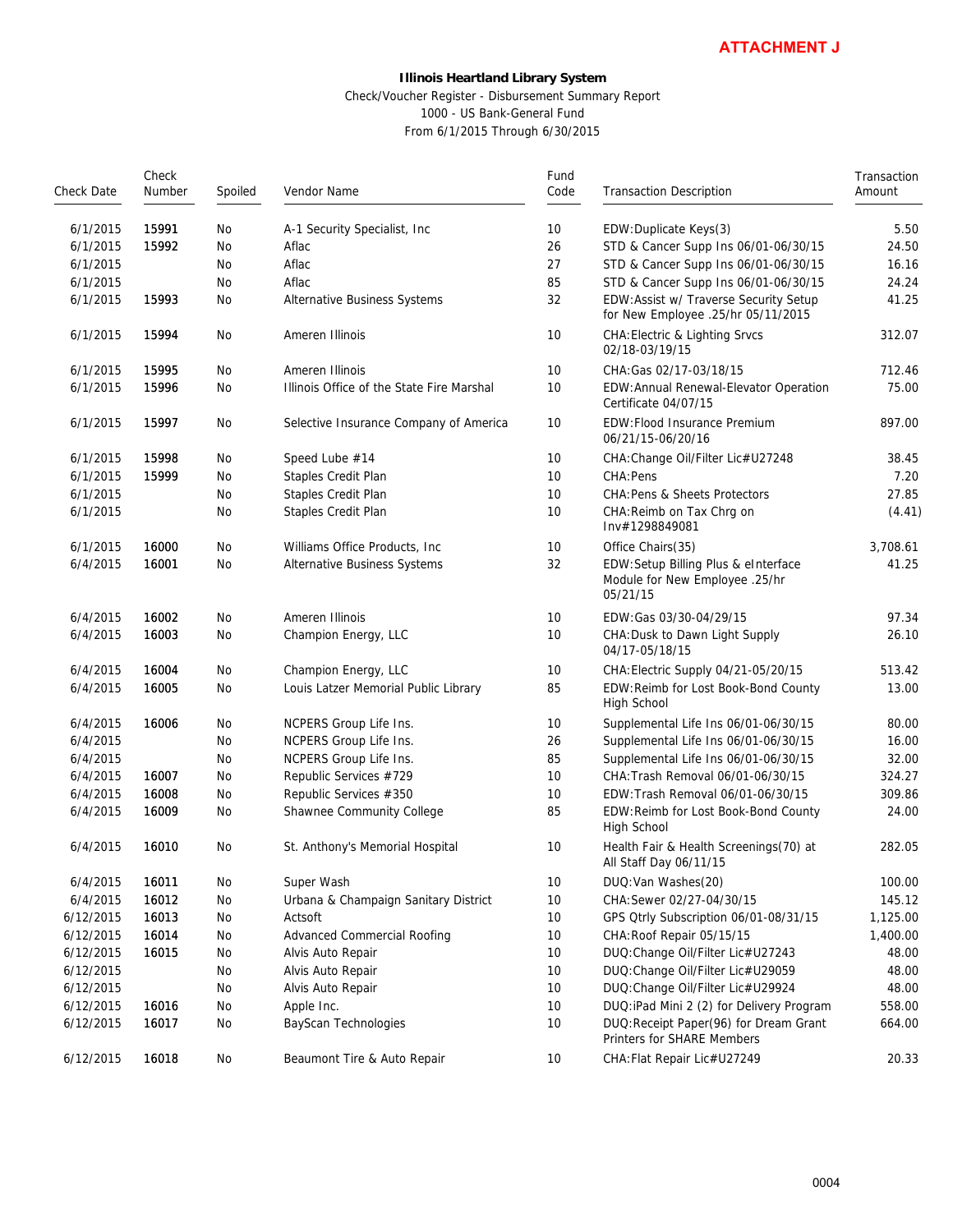|            |                 |         |                                                                                           |                                                                | <b>ATTACHMENT J</b>                                                             |                       |
|------------|-----------------|---------|-------------------------------------------------------------------------------------------|----------------------------------------------------------------|---------------------------------------------------------------------------------|-----------------------|
|            |                 |         | Illinois Heartland Library System<br>Check/Voucher Register - Disbursement Summary Report | 1000 - US Bank-General Fund<br>From 6/1/2015 Through 6/30/2015 |                                                                                 |                       |
| Check Date | Check<br>Number | Spoiled | Vendor Name                                                                               | Fund<br>Code                                                   | <b>Transaction Description</b>                                                  | Transaction<br>Amount |
| 6/12/2015  |                 | No      | Beaumont Tire & Auto Repair                                                               | 10                                                             | CHA: New Tires (4) & Credit for Flat<br>Repair Lic#U27249                       | 716.01                |
| 6/12/2015  | 16019           | No      | April H. Becker                                                                           | 38                                                             | SWAT Team Barcoding 05/12-05/13/15<br>Becker, April                             | 102.55                |
| 6/12/2015  | 16020           | No      | Communication Revolving Fund                                                              | 10                                                             | CHA: VTEL 04/01-04/30/15                                                        | 473.43                |
| 6/12/2015  | 16021           | No      | Communication Revolving Fund                                                              | 85                                                             | DUQ: VTEL 04/01-04/30/15                                                        | 461.63                |
| 6/12/2015  | 16022           | No      | Dave's Precision Mowing                                                                   | 10                                                             | CHA: Lawn Mowing, Trimming & Blowing<br>05/05/15                                | 70.00                 |
| 6/12/2015  |                 | No      | Dave's Precision Mowing                                                                   | 10                                                             | CHA: Lawn Mowing, Trimming & Blowing<br>05/12/15                                | 70.00                 |
| 6/12/2015  |                 | No      | Dave's Precision Mowing                                                                   | 10                                                             | CHA: Lawn Mowing, Trimming & Blowing<br>05/19/15                                | 70.00                 |
| 6/12/2015  |                 | No      | Dave's Precision Mowing                                                                   | 10                                                             | CHA: Lawn Mowing, Trimming & Blowing<br>05/26/15                                | 70.00                 |
| 6/12/2015  | 16023           | No      | Joe D. DeVillez                                                                           | 38                                                             | DUQ: Travel to IHLS EDW for Job<br>Training 06/03/15 DeVillez, Joe              | 22.52                 |
| 6/12/2015  |                 | No      | Joe D. DeVillez                                                                           | 38                                                             | DUQ: Travel to Martinsville for Circulation<br>Training 05/19/15 DeVillez, Joe  | 36.26                 |
| 6/12/2015  | 16024           | No      | Farmland Auto Glass                                                                       | 10                                                             | EDW: Repair Chip in Windshield<br>Lic#U27250                                    | 49.00                 |
| 6/12/2015  | 16025           | No      | Cheryl Hager                                                                              | 38                                                             | SWAT Team Barcoding 05/15/15<br>Hager, Cheryl                                   | 125.08                |
| 6/12/2015  | 16026           | No      | Theresa Hahne                                                                             | 38                                                             | SWAT Team Barcoding 05/06-05/20/15<br>Hahne, Theresa                            | 688.26                |
| 6/12/2015  | 16027           | No      | iTV-3-CU                                                                                  | 10                                                             | CHA: Internet 06/01-06/30/15                                                    | 19.99                 |
| 6/12/2015  | 16028           | No      | Kathy R. Jackson                                                                          | 10                                                             | EDW: Reimb for Supplies for All Staff Day<br>06/11/15 Jackson, Kathy            | 15.47                 |
| 6/12/2015  | 16029           | No      | Synthia Kalinowski                                                                        | 38                                                             | SWAT Team Barcoding 05/04-05/20/15<br>Kalinowski, Synthia                       | 953.25                |
| 6/12/2015  | 16030           | No      | Keystone Systems, Inc.                                                                    | 26                                                             | DUQ: Desktop Barcode<br>Printers/Ribbon(5) w/ Barcode(4) &<br>Address(4) Labels | 10,789.24             |
| 6/12/2015  | 16031           | No      | Marilyn K. Konold                                                                         | 38                                                             | SWAT Team Barcoding 05/08-05/21/15<br>Konold, Marilyn                           | 677.13                |
| 6/12/2015  | 16032           | No      | Beverly J. Obert                                                                          | 38                                                             | SWAT Team Barcoding 05/21-05/22/15<br>2/hrs Obert, Beverly                      | 30.00                 |
| 6/12/2015  | 16033           | No      | Jacob B. Pahde                                                                            | 38                                                             | SWAT Team Barcoding 05/09-05/19/15<br>Pahde, Jacob                              | 276.45                |
| 6/12/2015  | 16034           | No      | Susan C. Pearson                                                                          | 85                                                             | EDW: Travel to Clinton for Circulation<br>Training 05/27/15 Pearson, Sue        | 35.06                 |
| 6/12/2015  |                 | No      | Susan C. Pearson                                                                          | 85                                                             | EDW: Travel to White Hall for Circulation<br>Training 06/01/15 Pearson, Sue     | 12.13                 |
| 6/12/2015  | 16035           | No      | Valerie M. Frailey                                                                        | 10                                                             | DUQ: Reimb for Exercise Program<br>Frailey, Valerie                             | 50.00                 |
| 6/12/2015  | 16036           | No      | Mary Ann Pohl                                                                             | 38                                                             | SWAT Team Barcoding 05/12-05/21/15<br>Pohl, Mary Ann                            | 298.00                |
| 6/12/2015  | 16037           | No      | Professional Auto, Inc.                                                                   | 10                                                             | DUQ: Turn Rotors, Replace & Pack Wheel<br>Bearings & Seal Lic#U27244            | 320.38                |
|            |                 |         |                                                                                           |                                                                | 0005                                                                            |                       |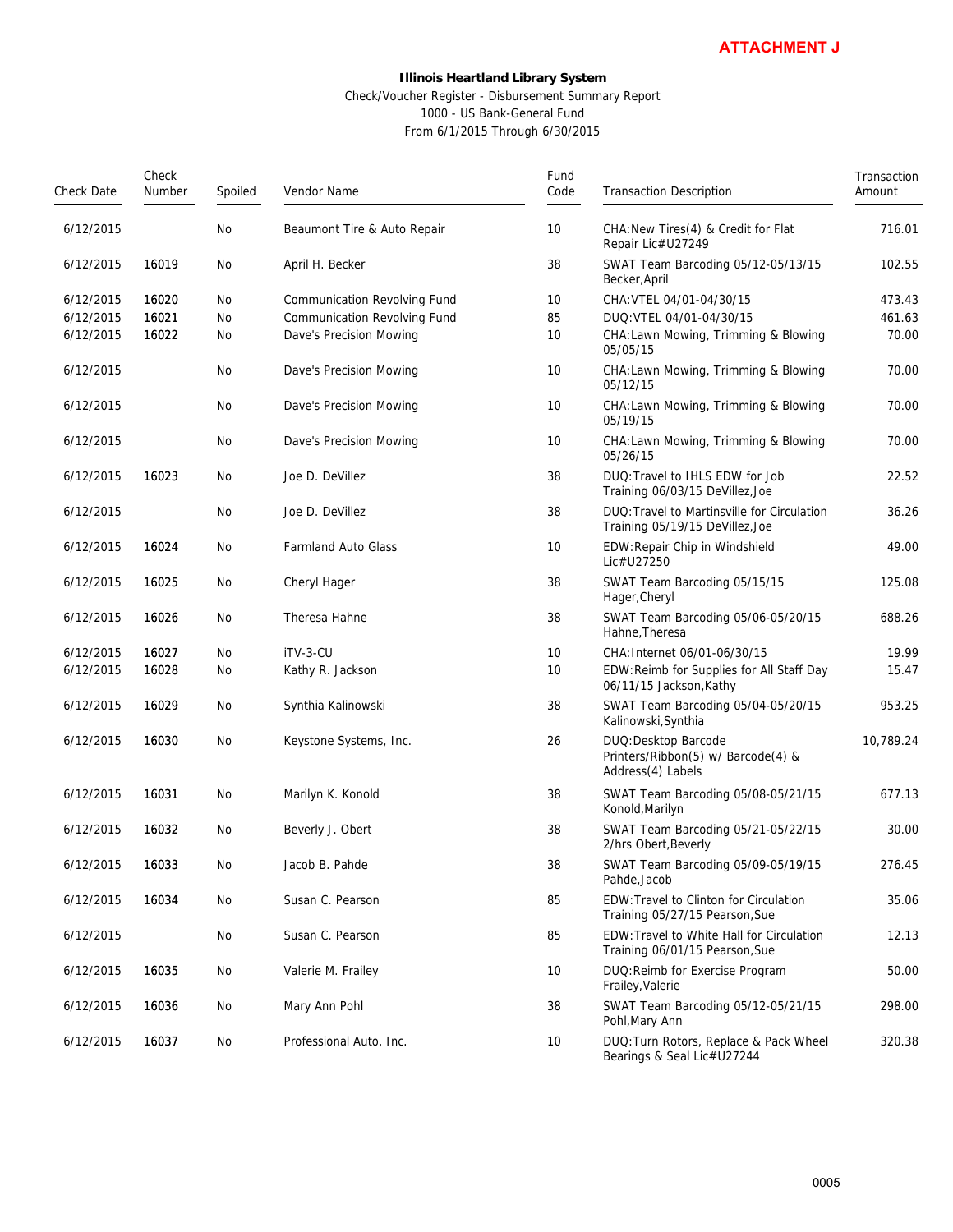### Check/Voucher Register - Disbursement Summary Report 1000 - US Bank-General Fund From 6/1/2015 Through 6/30/2015

|            |                 |         |                                                                                                                                                                    |              | <b>ATTACHMENT J</b>                                                     |                       |
|------------|-----------------|---------|--------------------------------------------------------------------------------------------------------------------------------------------------------------------|--------------|-------------------------------------------------------------------------|-----------------------|
|            |                 |         | <b>Illinois Heartland Library System</b><br>Check/Voucher Register - Disbursement Summary Report<br>1000 - US Bank-General Fund<br>From 6/1/2015 Through 6/30/2015 |              |                                                                         |                       |
| Check Date | Check<br>Number | Spoiled | Vendor Name                                                                                                                                                        | Fund<br>Code | <b>Transaction Description</b>                                          | Transaction<br>Amount |
| 6/12/2015  |                 | No      | Professional Auto, Inc.                                                                                                                                            | 10           | DUQ: Turn Rotors, Replace Seals & Pack<br>Wheel Bearings Lic#U29059     | 239.60                |
| 6/12/2015  | 16038           | No      | Quest Diagnostics                                                                                                                                                  | 10           | DUQ: Preemployment Drug Screens(3)                                      | 60.00                 |
| 6/12/2015  | 16039           | No      | Kristen Reno                                                                                                                                                       | 38           | SWAT Team Barcoding 05/08/15<br>Reno, Kristen                           | 114.40                |
| 6/12/2015  | 16040           | No      | Mary L. Smith                                                                                                                                                      | 38           | SWAT Team Barcoding 05/18-05/20/15<br>Smith, Mary                       | 148.70                |
| 6/12/2015  | 16041           | No      | Speed Lube #14                                                                                                                                                     | 10           | CHA: Change Oil/Filter Lic#U29060                                       | 53.70                 |
| 6/12/2015  | 16042           | No      | <b>Terminix Processing Center</b>                                                                                                                                  | 10           | DUQ: Extermination 05/19/15                                             | 107.00                |
| 6/12/2015  | 16043           | No      | Uline                                                                                                                                                              | 10           | DUQ: Mats(3) for Delivery Area                                          | 524.85                |
| 6/12/2015  |                 | No      | Uline                                                                                                                                                              | 10           | EDW:Mats(3) for Delivery Area                                           | 531.63                |
| 6/12/2015  | 16044           | No      | Verizon Wireless                                                                                                                                                   | 10           | GPS Tracking Srvcs 04/24-05/23/15                                       | 141.86                |
| 6/12/2015  | 16045           | No      | Verizon Wireless                                                                                                                                                   | 10           | Cellphone Srvcs, MIFI, Office Router &<br>After Hrs Line 04/24-05/23/15 | 291.09                |
| 6/12/2015  |                 | No      | Verizon Wireless                                                                                                                                                   | 26           | Cellphone Srvcs, MIFI, Office Router &<br>After Hrs Line 04/24-05/23/15 | (31.45)               |
| 6/12/2015  |                 | No      | Verizon Wireless                                                                                                                                                   | 85           | Cellphone Srvcs, MIFI, Office Router &<br>After Hrs Line 04/24-05/23/15 | 611.87                |
| 6/12/2015  | 16046           | No      | Xerox Corporation                                                                                                                                                  | 10           | EDW:Base & Usage Chrg June 2015                                         | 486.98                |
| 6/12/2015  | 16047           | No      | Xerox Corporation                                                                                                                                                  | 32           | EDW:Base & Usage Chrg June 2015                                         | 219.33                |
| 6/18/2015  | 16048           | No      | 1st Choice Advisors                                                                                                                                                | 10           | EDW: Formatting for Customer Billing<br>Stmt & Payroll/HR Migration     | 553.50                |
| 6/18/2015  | 16049           | No      | American Heritage Life Insurance Company                                                                                                                           | 85           | Accident Supp Ins 07/01-07/31/2015                                      | 33.28                 |
| 6/18/2015  | 16050           | No      | Anderson Pest Solutions                                                                                                                                            | 10           | EDW:Pest Control-Exterior June 2015                                     | 81.90                 |
| 6/18/2015  | 16051           | No      | SPOC LLC                                                                                                                                                           | 10           | Local/Long Distance & Toll Free Line<br>06/12-07/11/15                  | 173.65                |
| 6/18/2015  |                 | No      | <b>SPOC LLC</b>                                                                                                                                                    | 26           | Local/Long Distance & Toll Free Line<br>06/12-07/11/15                  | 57.75                 |
| 6/18/2015  |                 | No      | <b>SPOC LLC</b>                                                                                                                                                    | 85           | Local/Long Distance & Toll Free Line<br>06/12-07/11/15                  | 179.49                |
| 6/18/2015  | 16052           | No      | Danville Paper & Supply, Inc                                                                                                                                       | 10           | CHA: Trash Liners, Paper Towels & Urinal<br><b>Blocks</b>               | 63.02                 |
| 6/18/2015  | 16053           | No      | George Alarm Co., Inc.                                                                                                                                             | 10           | EDW:Replace Smoke Head 05/18/15                                         | 138.25                |
| 6/18/2015  | 16054           | No      | <b>Illinois Power Marketing</b>                                                                                                                                    | 10           | EDW: Electric/Lighting Supply<br>03/31-04/29/15                         | 1,032.15              |
| 6/18/2015  | 16055           | No      | JAN-PRO Cleaning Systems of St. Louis                                                                                                                              | 10           | EDW: Janitorial Srvcs June 2015                                         | 610.00                |
| 6/22/2015  | 16056           | No      | Busey                                                                                                                                                              | 10           | Busey Credit Card Stmt Ending 06/01/15                                  | 4,895.87              |
| 6/22/2015  |                 | No      | Busey                                                                                                                                                              | 26           | Busey Credit Card Stmt Ending 06/01/15                                  | 53.39                 |
| 6/22/2015  |                 | No      | Busey                                                                                                                                                              | 27           | Busey Credit Card Stmt Ending 06/01/15                                  | 159.36                |
| 6/22/2015  |                 | No      | <b>Busey</b>                                                                                                                                                       | 32           | Busey Credit Card Stmt Ending 06/01/15                                  | 96.00                 |
| 6/22/2015  |                 | No      | Busey                                                                                                                                                              | 85           | Busey Credit Card Stmt Ending 06/01/15                                  | 675.80                |
| 6/24/2015  | 15841           | No      | Humana Insurance Co                                                                                                                                                | 10           | AD&D, Life & Vision Ins 05/01-05/31/15                                  | (760.84)              |
| 6/25/2015  | 16057           | No      | <b>Allstate Benefits</b>                                                                                                                                           | 10           | Critical Care Supp Ins 07/01-07/31/15                                   | 21.58                 |
| 6/25/2015  |                 | No      | <b>Allstate Benefits</b>                                                                                                                                           | 85           | Critical Care Supp Ins 07/01-07/31/15                                   | 64.74                 |
| 6/25/2015  | 16058           | No      | <b>Allstate Benefits</b>                                                                                                                                           | 10           | Gap Supp Ins 07/01-07/31/15                                             | 140.71                |
| 6/25/2015  |                 | No      | Allstate Benefits                                                                                                                                                  | 29           | Gap Supp Ins 07/01-07/31/15                                             | 12.48                 |
| 6/25/2015  |                 | No      | <b>Allstate Benefits</b>                                                                                                                                           | 32           | Gap Supp Ins 07/01-07/31/15                                             | 13.37                 |
| 6/25/2015  |                 | No      | Allstate Benefits                                                                                                                                                  | 85           | Gap Supp Ins 07/01-07/31/15                                             | 65.63                 |
|            |                 |         |                                                                                                                                                                    |              | 0006                                                                    |                       |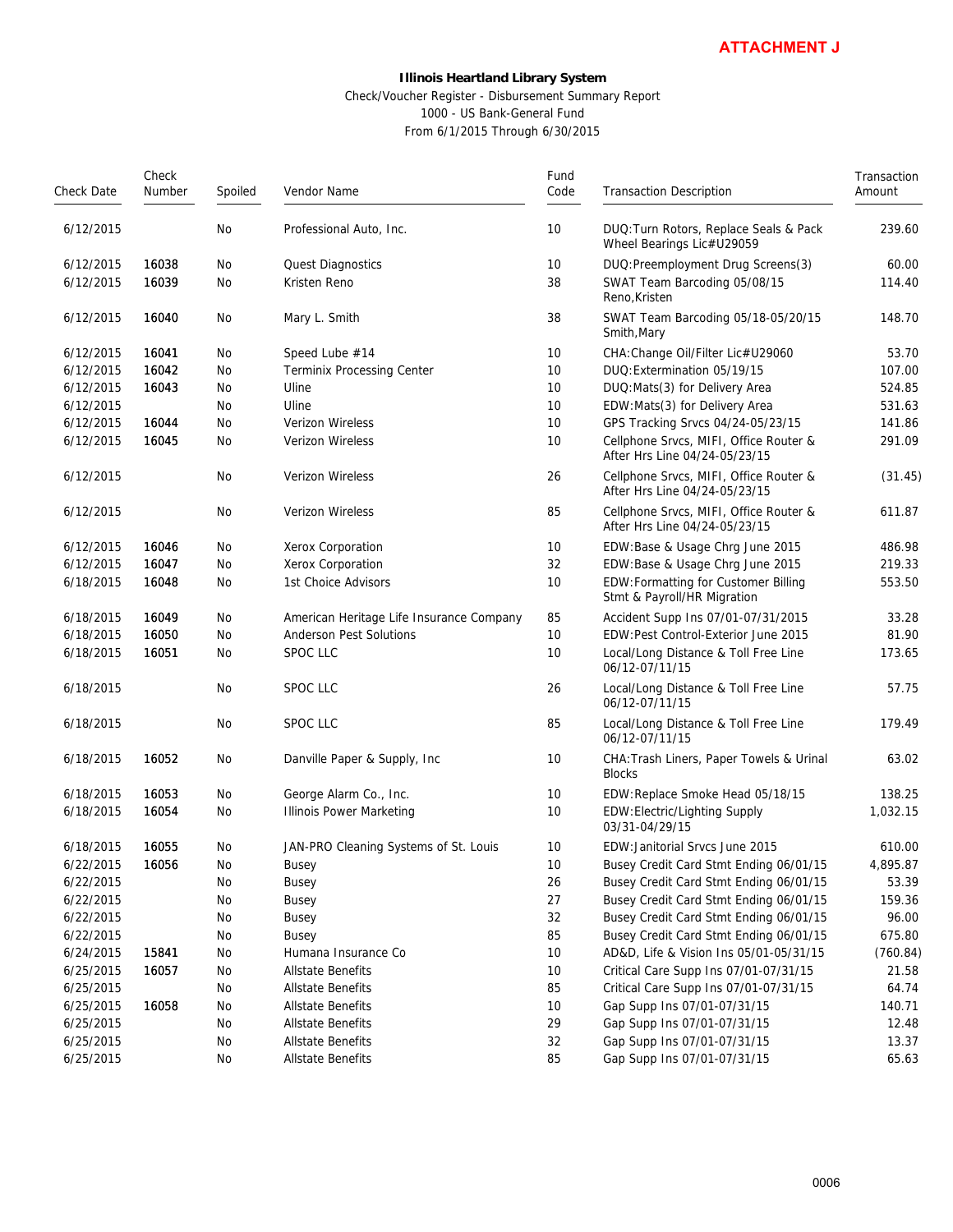### Check/Voucher Register - Disbursement Summary Report 1000 - US Bank-General Fund From 6/1/2015 Through 6/30/2015

Check Date Number Check Spoiled Vendor Name Code Fund Transaction Description **Amount Transaction** 6/25/2015 16059 No Alvis Auto Repair 10 DUQ:Change Oil/Filter Lic#U27242 48.00 6/25/2015 16060 No Ameren Illinois 10 CHA:Electric & Lighting Srvcs 03/19-04/21/15 325.48 6/25/2015 16061 No Ameren Illinois 10 CHA:Gas 03/18-04/19/15 321.90 6/25/2015 16062 No American Pest Control 10 CHA:Mnthly Extermination 05/22/15 35.00 6/25/2015 16063 No AT&T 10 CHA:Alarm Fax & Fire Phone Line & Internet 05/08-06/07/15 63.83 6/25/2015 No AT&T 85 CHA:Alarm Fax & Fire Phone Line & Internet 05/08-06/07/15 63.84 6/25/2015 16064 No AT&T 10 EDW:Elevator Phone Line & Internet 05/05-06/04/15 505.98 6/25/2015 No AT&T 85 EDW:Elevator Phone Line & Internet 05/05-06/04/15 505.98 6/25/2015 16065 No AutoTire 10 10 EDW:Change Oil/Filter Lic#U27247 36.49 6/25/2015 No AutoTire 10 Hotel AutoTire 10 EDW:Change Oil/Filter Lic#U27250 87.43 6/25/2015 No AutoTire 10 Hotel AutoTire 10 EDW:Change Oil/Filter Lic#U29061 35.49 6/25/2015 No AutoTire 10 Hotel AutoTire 10 Hotel AutoTire 10 Hotel AutoTire 10 Hotel AutoTire 10 Hotel AutoTire 6/25/2015 No AutoTire 10 Hotel AutoTire 10 EDW:Change Oil/Filter Lic#U29923 41.99 6/25/2015 No AutoTire 10 EDW:Power Steering Press & Flush Lic#U16821 356.35 6/25/2015 16066 No Beaumont Tire & Auto Repair 10 CHA:Flat Repair Lic#U23770 18.58 6/25/2015 16067 No Coventry Health Care of Mo, Inc 10 Health Ins 07/01-07/31/2015 39,934.90 6/25/2015 16068 No DELL MARKETING L.P. 38 Dream Grant:(2)Processors for Server 1,699.98 6/25/2015 No DELL MARKETING L.P. 38 Dream Grant:(29)Laptops for Training 36,441.98 6/25/2015 No DELL MARKETING L.P. 38 Dream Grant:(29)Memory Modules & Keypads for Laptops 6,952.17 6/25/2015 16069 No Guardian 10 Dental Ins 07/01-07/31/2015 2,410.23 6/25/2015 16070 No Humana Insurance Co 10 AD&D, Life & Vision Ins 05/01-05/31/15 760.84 6/25/2015 No Humana Insurance Co 10 AD&D, Life & Vision Ins 07/01-07/31/2015 769.25 6/25/2015 16071 No Illinois American Water 10 CHA:Water 05/01-05/29/15 75.84 6/25/2015 16072 No Illinois Library Association 10 EDW:Registration-ILA Annual Conf(2014) & DiversiTea Bednar,Leslie 285.00 6/25/2015 No Illinois Library Association 10 EDW:Registration-ILA Legislative Breakfast Bednar,Leslie 25.00 6/25/2015 16073 No Knights of Columbus Building Corporation 10 Refreshments for All Staff Day 06/11/2015 169.00 6/25/2015 16074 No Marketview Car Wash 10 CHA:Van Washes (2) 05/05-05/07/15 14.00 6/25/2015 16075 No Marshall Browning Hospital 10 DUQ:Preemployment Drug Screen 05/12/2015 Mann,Richard 29.00 6/25/2015 No Marshall Browning Hospital 10 DUQ:Preemployment Drug Screen 05/15/2015 Mitchell,Dawn 29.00 6/25/2015 No Marshall Browning Hospital 10 DUQ:Preemployment Drug Screen 05/18/2015 Schleper,Wanda 29.00 6/25/2015 16076 No Myler Automotive Repair Inc 10 CHA:Diagnose & Add Freon to A/C System Lic#U21954 132.02 6/25/2015 No Myler Automotive Repair Inc 10 CHA:Replace Sway Bar Frame Bushing & Change Oil/Filter Lic#U24706 209.02 **ATTACHMENT J**<br>
on<br>
on<br>
fr Lic#U27242<br>
on<br>
stricts and the Section<br>
on<br>
175<br>
Phone Line & Internet<br>
175<br>
Phone Line & Internet<br>
175<br>
Phone Line & Internet<br>
Line & Internet<br>
Line & Internet<br>
Fuc#U27247<br>
Fuc#U27250<br>
Fr Lic#U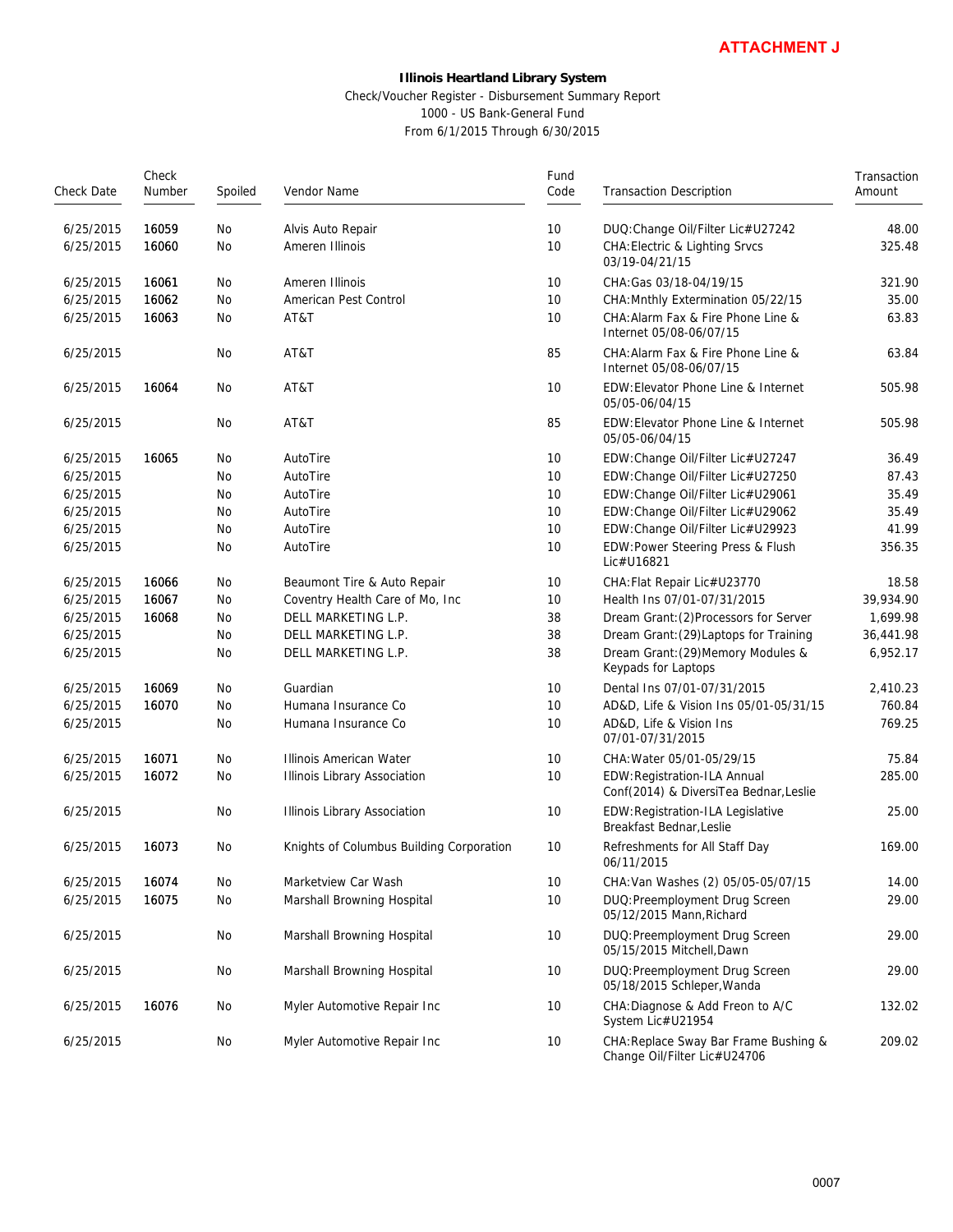#### Check/Voucher Register - Disbursement Summary Report 1000 - US Bank-General Fund From 6/1/2015 Through 6/30/2015

|            |                 |         | Check/Voucher Register - Disbursement Summary Report | <b>Illinois Heartland Library System</b><br>1000 - US Bank-General Fund<br>From 6/1/2015 Through 6/30/2015 | <b>ATTACHMENT J</b>                                                              |                       |
|------------|-----------------|---------|------------------------------------------------------|------------------------------------------------------------------------------------------------------------|----------------------------------------------------------------------------------|-----------------------|
| Check Date | Check<br>Number | Spoiled | Vendor Name                                          | Fund<br>Code                                                                                               | <b>Transaction Description</b>                                                   | Transaction<br>Amount |
| 6/25/2015  | 16077           | No      | Parker Kent, LLC                                     | 10                                                                                                         | DUQ: Electric/Gas/Lighting<br>04/20-05/19/15                                     | 488.13                |
| 6/25/2015  |                 | No      | Parker Kent, LLC                                     | 10                                                                                                         | DUQ: Rental 07/01-07/31/2015                                                     | 4,500.00              |
| 6/25/2015  | 16078           | No      | Speed Lube #1                                        | 10                                                                                                         | CHA: Change Oil/Filter Lic#U27245                                                | 48.20                 |
| 6/25/2015  | 16079           | No      | Speed Lube #11                                       | 10                                                                                                         | CHA: Change Oil/Filter Lic#U29926                                                | 53.70                 |
| 6/25/2015  | 16080           | No      | Speed Lube #14                                       | 10                                                                                                         | CHA: Change Oil/Filter & Replace Air<br>Filter Lic#U27249                        | 66.65                 |
| 6/25/2015  | 16081           | No      | Staples Advantage                                    | 26                                                                                                         | DUQ:Desk Organizer, Cork Board, Cash<br>Box, Cube Clips & Wrist Rests            | 505.89                |
| 6/25/2015  |                 | No      | Staples Advantage                                    | 26                                                                                                         | DUQ:Stapler                                                                      | 28.00                 |
| 6/25/2015  |                 | No      | Staples Advantage                                    | 26                                                                                                         | DUQ: Tape Dispenser                                                              | 6.49                  |
| 6/25/2015  | 16082           | No      | Richard E. Waldrop                                   | 10                                                                                                         | FY2014 Payroll Exp Paid in<br>FY2015: Waldrop, Sandra 03/14/14<br>Checking ACH   | 2,294.64              |
| 6/25/2015  | 16083           | No      | Webster & Associates, Inc.                           | 10                                                                                                         | CHA: Appraisal of Building 06/09/2015                                            | 1,200.00              |
| 6/25/2015  | 16084           | No      | Wex Bank                                             | 10                                                                                                         | Fuel Charges 05/06-06/05/15                                                      | 10,495.14             |
| 6/25/2015  | 16085           | No      | Xerox Corporation                                    | 10                                                                                                         | CHA: Base Chrg June 2015                                                         | 116.88                |
| 6/25/2015  | 16086           | No      | Xerox Corporation                                    | 10                                                                                                         | CHA: Base & Usage Chrg May 2015                                                  | 91.88                 |
| 6/25/2015  | 16087           | No      | Xerox Corporation                                    | 26                                                                                                         | DUQ: Base & Usage Chrg April 2015                                                | 246.03                |
| 6/25/2015  |                 | No      | Xerox Corporation                                    | 26                                                                                                         | DUQ: Base & Usage Chrg May 2015                                                  | 225.51                |
| 6/25/2015  | 16088           | No      | Xerox Corporation                                    | 10                                                                                                         | DUQ: Base & Usage Chrg May 2015                                                  | 242.92                |
| 6/30/2015  | 16089           | No      | Joan C Bauer                                         | 10                                                                                                         | CHA: Travel to Effghm for All Staff Day<br>06/11/15 Bauer, Joan                  | 80.50                 |
| 6/30/2015  |                 | No      | Joan C Bauer                                         | 38                                                                                                         | CHA: Lodging-New Library Training<br>05/04-05/06/15 Bauer.Joan                   | 282.39                |
| 6/30/2015  |                 | No      | Joan C Bauer                                         | 38                                                                                                         | CHA: Travel to 3 New Member Libraries<br>for Training 05/04-05/07/15 Bauer, Joan | 64.17                 |
| 6/30/2015  |                 | No      | Joan C Bauer                                         | 38                                                                                                         | CHA: Travel to Dupo HS for New Member<br>Training 04/23/15 Bauer, Joan           | 32.33                 |
| 6/30/2015  |                 | No      | Joan C Bauer                                         | 38                                                                                                         | CHA: Travel to Gilman for New Member<br>Training 05/11/15 Bauer, Joan            | 20.57                 |
| 6/30/2015  |                 | No      | Joan C Bauer                                         | 38                                                                                                         | CHA: Travel to Salem for New Member<br>Training 05/27/15 Bauer, Joan             | 24.59                 |
| 6/30/2015  |                 | No      | Joan C Bauer                                         | 38                                                                                                         | CHA: Travel to Trenton for New Member<br>Training 06/10/15 Bauer, Joan           | 27.46                 |
| 6/30/2015  |                 | No      | Joan C Bauer                                         | 85                                                                                                         | CHA: Travel to Belleville for Acquisitions<br>Training 05/04/15 Bauer, Joan      | 15.18                 |
| 6/30/2015  |                 | No      | Joan C Bauer                                         | 85                                                                                                         | CHA: Travel to Belleville for Acquisitions<br>Training 05/28/15 Bauer, Joan      | 32.14                 |
| 6/30/2015  |                 | No      | Joan C Bauer                                         | 85                                                                                                         | CHA: Travel to Granite City for<br>Acquisitions Training 06/05/15<br>Bauer, Joan | 29.91                 |
| 6/30/2015  |                 | No      | Joan C Bauer                                         | 85                                                                                                         | CHA: Travel to Martinsville for Barcoding<br>Training 05/19/15 Bauer, Joan       | 19.51                 |
| 6/30/2015  | 16090           | No      | April H. Becker                                      | 38                                                                                                         | SWAT Team Barcoding 05/27-05/28/15<br>Becker, April                              | 110.05                |
| 6/30/2015  | 16091           | No      | Leslie M. Bednar                                     | 10                                                                                                         | EDW: Travel to Effghm for All Staff Day<br>06/11/15 Bednar, Leslie               | 97.24                 |
|            |                 |         |                                                      |                                                                                                            | 0008                                                                             |                       |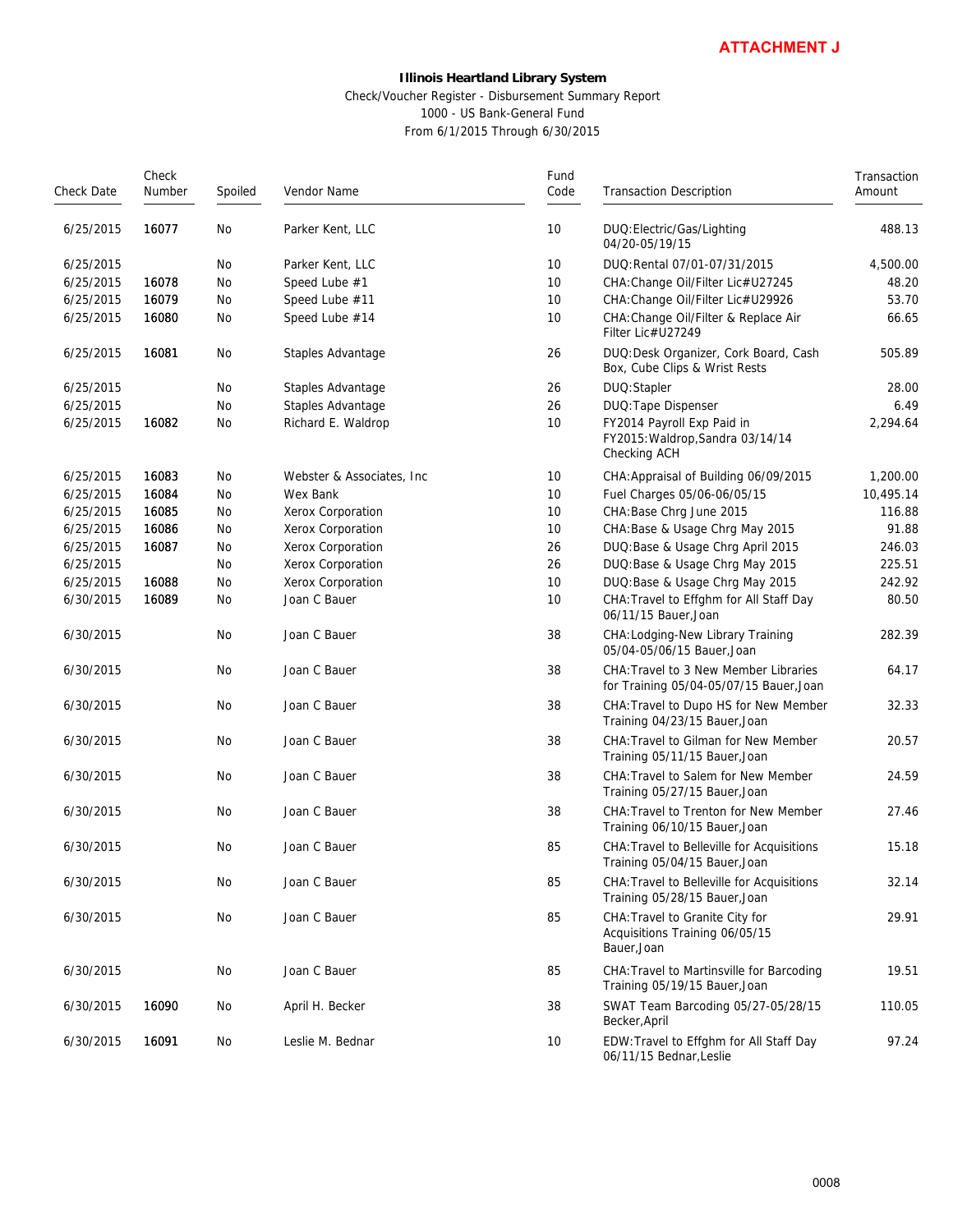#### Check/Voucher Register - Disbursement Summary Report 1000 - US Bank-General Fund From 6/1/2015 Through 6/30/2015

|            |                 |         |                                                                                                                                                             |              | <b>ATTACHMENT J</b>                                                            |                       |
|------------|-----------------|---------|-------------------------------------------------------------------------------------------------------------------------------------------------------------|--------------|--------------------------------------------------------------------------------|-----------------------|
|            |                 |         | Illinois Heartland Library System<br>Check/Voucher Register - Disbursement Summary Report<br>1000 - US Bank-General Fund<br>From 6/1/2015 Through 6/30/2015 |              |                                                                                |                       |
| Check Date | Check<br>Number | Spoiled | Vendor Name                                                                                                                                                 | Fund<br>Code | <b>Transaction Description</b>                                                 | Transaction<br>Amount |
| 6/30/2015  |                 | No      | Leslie M. Bednar                                                                                                                                            | 10           | EDW: Travel to Springfield for ISL Mtg<br>06/15/15 Bednar, Leslie              | 25.24                 |
| 6/30/2015  | 16092           | No      | Belleville Public Library West Branch                                                                                                                       | 10           | EDW: Reimb for USP Marion Damaged<br>Book 'The Returned'                       | 24.95                 |
| 6/30/2015  | 16093           | No      | Bethalto Public Library                                                                                                                                     | 10           | EDW: Reimb for USP Marion Lost Book<br>'Triple Zero'                           | 12.99                 |
| 6/30/2015  | 16094           | No      | Robert C. Brady                                                                                                                                             | 10           | CHA: Travel to Effghm for All Staff Day<br>06/11/15 Brady, Robert              | 87.06                 |
| 6/30/2015  | 16095           | No      | Carnegie-Schuyler Public Library                                                                                                                            | 10           | EDW:Reimb for USP Marion Lost Book<br>'Into the Wilderness: An Artist Journey' | 40.00                 |
| 6/30/2015  | 16096           | No      | Centralia Regional Library District                                                                                                                         | 10           | EDW: Reimb for USP Marion Lost Book<br>'Down Home w/ The Neely's'              | 32.95                 |
| 6/30/2015  | 16097           | No      | Columbia Public Library                                                                                                                                     | 10           | EDW: Reimb for USP Marion Lost Book<br>'Assholes Finish First'                 | 25.99                 |
| 6/30/2015  | 16098           | No      | Christine Dawdy                                                                                                                                             | 85           | EDW: Travel to Murphysboro for SIPL<br>Directors Mtg 05/20/15 Dawdy, Chris     | 32.78                 |
| 6/30/2015  |                 | No      | Christine Dawdy                                                                                                                                             | 85           | EDW: Travel to Rochester PL for Mtg w/<br>Bauer 06/08/15 Dawdy, Chris          | 25.30                 |
| 6/30/2015  | 16099           | No      | Decatur Public Library                                                                                                                                      | 10           | EDW: Reimb for USP Marion Lost Book<br>'Fairy Art: Painting Magical Fairies'   | 35.00                 |
| 6/30/2015  |                 | No      | Decatur Public Library                                                                                                                                      | 10           | EDW: Reimb for USP Marion Lost Book<br>'Real Estate Investing for Dummies'     | 40.00                 |
| 6/30/2015  | 16100           | No      | Joe D. DeVillez                                                                                                                                             | 10           | DUQ: Travel to Effghm for All Staff Day<br>06/11/15 DeVillez, Joe              | 117.30                |
| 6/30/2015  | 16101           | No      | Orlanda Dickey                                                                                                                                              | 10           | EDW: Travel to Effghm for All Staff Day<br>06/11/15 Dickey, Orlanda            | 101.43                |
| 6/30/2015  | 16102           | No      | East Alton Public Library                                                                                                                                   | 10           | EDW: Reimb for USP Marion Lost Book<br>'The 48 Laws of Power'                  | 24.00                 |
| 6/30/2015  | 16103           | No      | Amanda Endicott                                                                                                                                             | 38           | SWAT Team Barcoding 05/27-05/28/15<br>Endicott.Amanda                          | 193.44                |
| 6/30/2015  | 16104           | No      | Jerry Gamble                                                                                                                                                | 10           | CHA: Travel to Effghm for All Staff Day<br>06/11/15 Gamble, Jerry              | 87.06                 |
| 6/30/2015  | 16105           | No      | Greenville Public Library                                                                                                                                   | 10           | EDW: Reimb for USP Marion Lost Book<br>'Complete Guide to Landscape Painting'  | 25.00                 |
| 6/30/2015  | 16106           | No      | Cheryl Hager                                                                                                                                                | 38           | SWAT Team Barcoding 05/26/15<br>Hager, Cheryl                                  | 117.58                |
| 6/30/2015  | 16107           | No      | Theresa Hahne                                                                                                                                               | 38           | SWAT Team Barcoding 05/27-06/03/15<br>Hahne, Theresa                           | 408.80                |
| 6/30/2015  | 16108           | No      | Illinois State Library                                                                                                                                      | 27           | Based on FY14 Audit & Directions of<br>ISL-CMC Grant Funds Due Back to ISL     | 29,208.00             |
| 6/30/2015  | 16109           | No      | Illinois State Library                                                                                                                                      | 32           | Based on FY14 Audit & Directions of<br>ISL-OCLC Grant Funds Due Back to ISL    | 6,784.00              |
| 6/30/2015  | 16110           | No      | Kathy R. Jackson                                                                                                                                            | 10           | EDW: Travel to Effghm for All Staff Day<br>06/11/15 Jackson, Kathy             | 101.43                |
| 6/30/2015  | 16111           | No      | John A. Logan College                                                                                                                                       | 10           | EDW: Reimb for USP Marion Lost Book<br>'Growing Beyone Hate'                   | 27.95                 |
| 6/30/2015  | 16112           | No      | Synthia Kalinowski                                                                                                                                          | 38           | SWAT Team Barcoding 05/28-06/02/15<br>Kalinowski, Synthia                      | 255.90                |
|            |                 |         |                                                                                                                                                             |              | 0009                                                                           |                       |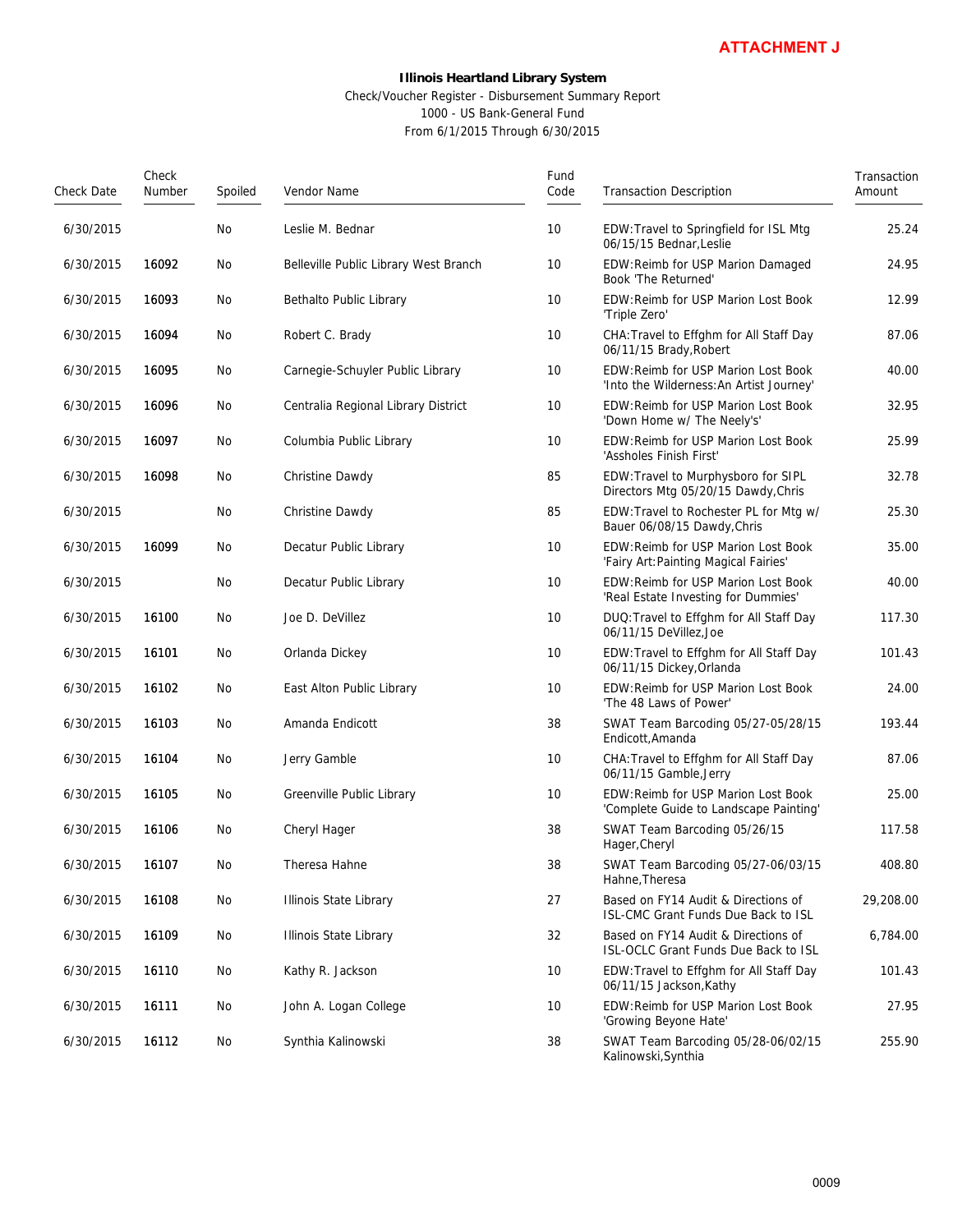### **Illinois Heartland Library System** Check/Voucher Register - Disbursement Summary Report 1000 - US Bank-General Fund From 6/1/2015 Through 6/30/2015

|              |                 |         |                                                      |                                                                                                            | <b>ATTACHMENT J</b>                                                   |                       |
|--------------|-----------------|---------|------------------------------------------------------|------------------------------------------------------------------------------------------------------------|-----------------------------------------------------------------------|-----------------------|
|              |                 |         | Check/Voucher Register - Disbursement Summary Report | <b>Illinois Heartland Library System</b><br>1000 - US Bank-General Fund<br>From 6/1/2015 Through 6/30/2015 |                                                                       |                       |
| Check Date   | Check<br>Number | Spoiled | Vendor Name                                          | Fund<br>Code                                                                                               | <b>Transaction Description</b>                                        | Transaction<br>Amount |
| 6/30/2015    | 16113           | No      | Kerry Kipping                                        | 10                                                                                                         | DUQ: Travel to Effghm for All Staff Day<br>06/11/15 Kipping, Kerry    | 71.30                 |
| 6/30/2015    | 16114           | No      | Marilyn K. Konold                                    | 38                                                                                                         | SWAT Team Barcoding 05/26-05/28/15<br>Konold, Marilyn                 | 270.85                |
| 6/30/2015    | 16115           | No      | Harry Munson                                         | 10                                                                                                         | EDW: Travel to Effghm for All Staff Day<br>06/11/15 Munson, Harry     | 101.43                |
| 6/30/2015    | 16116           | No      | NCPERS Group Life Ins.                               | 10                                                                                                         | Supplemental Life Ins 07/01-07/31/2015                                | 80.00                 |
| 6/30/2015    |                 | No      | NCPERS Group Life Ins.                               | 26                                                                                                         | Supplemental Life Ins 07/01-07/31/2015                                | 16.00                 |
| 6/30/2015    |                 | No      | NCPERS Group Life Ins.                               | 85                                                                                                         | Supplemental Life Ins 07/01-07/31/2015                                | 32.00                 |
| 6/30/2015    | 16117           | No      | Paco Office Equipment, Inc                           | 85                                                                                                         | CHA: Maint Agreement Kyocera                                          | 40.00                 |
|              |                 |         |                                                      |                                                                                                            | 07/01-07/31/15                                                        |                       |
| 6/30/2015    | 16118           | No      | Jacob B. Pahde                                       | 38                                                                                                         | SWAT Team Barcoding 05/26/15<br>Pahde, Jacob                          | 98.00                 |
| 6/30/2015    | 16119           | No      | Debra Pfeiffer                                       | 10                                                                                                         | DUQ: Travel to Effghm for All Staff Day<br>06/11/15 Pfeiffer, Debra   | 113.86                |
| 6/30/2015    | 16120           | No      | Mary Ann Pohl                                        | 38                                                                                                         | SWAT Team Barcoding 05/26-05/28/15<br>Pohl, Mary Ann                  | 145.25                |
| 6/30/2015    | 16121           | No      | Michelle M. Ralston                                  | 10                                                                                                         | CHA: Travel to Effghm for All Staff Day<br>06/11/15 Ralston, Michelle | 87.05                 |
| 6/30/2015    | 16122           | No      | Rantoul Public Library                               | 10                                                                                                         | EDW: Reimb for USP Marion Lost Book<br>'The Big Kill'                 | 7.95                  |
| 6/30/2015    | 16123           | No      | Kristen Reno                                         | 38                                                                                                         | SWAT Team Barcoding 05/28/15<br>Reno, Kristen                         | 117.50                |
| 6/30/2015    | 16124           | No      | Galen Sizemore                                       | 10                                                                                                         | DUQ: Travel to Effghm for All Staff Day<br>06/11/15 Sizemore, Galen   | 116.16                |
| 6/30/2015    | 16125           | No      | Mary L. Smith                                        | 38                                                                                                         | SWAT Team Barcoding 05/27-06/01/15<br>Smith, Mary                     | 243.84                |
| 6/30/2015    | 16126           | No      | <b>Terminix Processing Center</b>                    | 10                                                                                                         | DUQ:Pest Control 06/17/15                                             | 107.00                |
| 6/30/2015    | 16127           | No      | Steve Woosley                                        | 10                                                                                                         | EDW: Travel to Effghm for All Staff Day<br>06/11/15 Woosley, Steve    | 101.43                |
| 6/30/2015    | 16128           | No      | Lesley Zavediuk                                      | 85                                                                                                         | EDW: Travel & Meal for 3M Tech Training<br>06/16/15 Zavediuk, Lesley  | 42.26                 |
| 6/30/2015    | 16129           | No      | <b>Landlord Tenant Services</b>                      | 10                                                                                                         | EDW:Refund of Deposit \$325 & Ovrpmt<br>of Mnthly Lease Pmt \$325     | 650.00                |
|              |                 |         |                                                      |                                                                                                            | Total 1000 - US<br>Bank-General Fund                                  | 194,264.29            |
| Report Total |                 |         |                                                      |                                                                                                            |                                                                       | 194,264.29            |
|              |                 |         |                                                      |                                                                                                            |                                                                       |                       |
|              |                 |         |                                                      |                                                                                                            | 0010                                                                  |                       |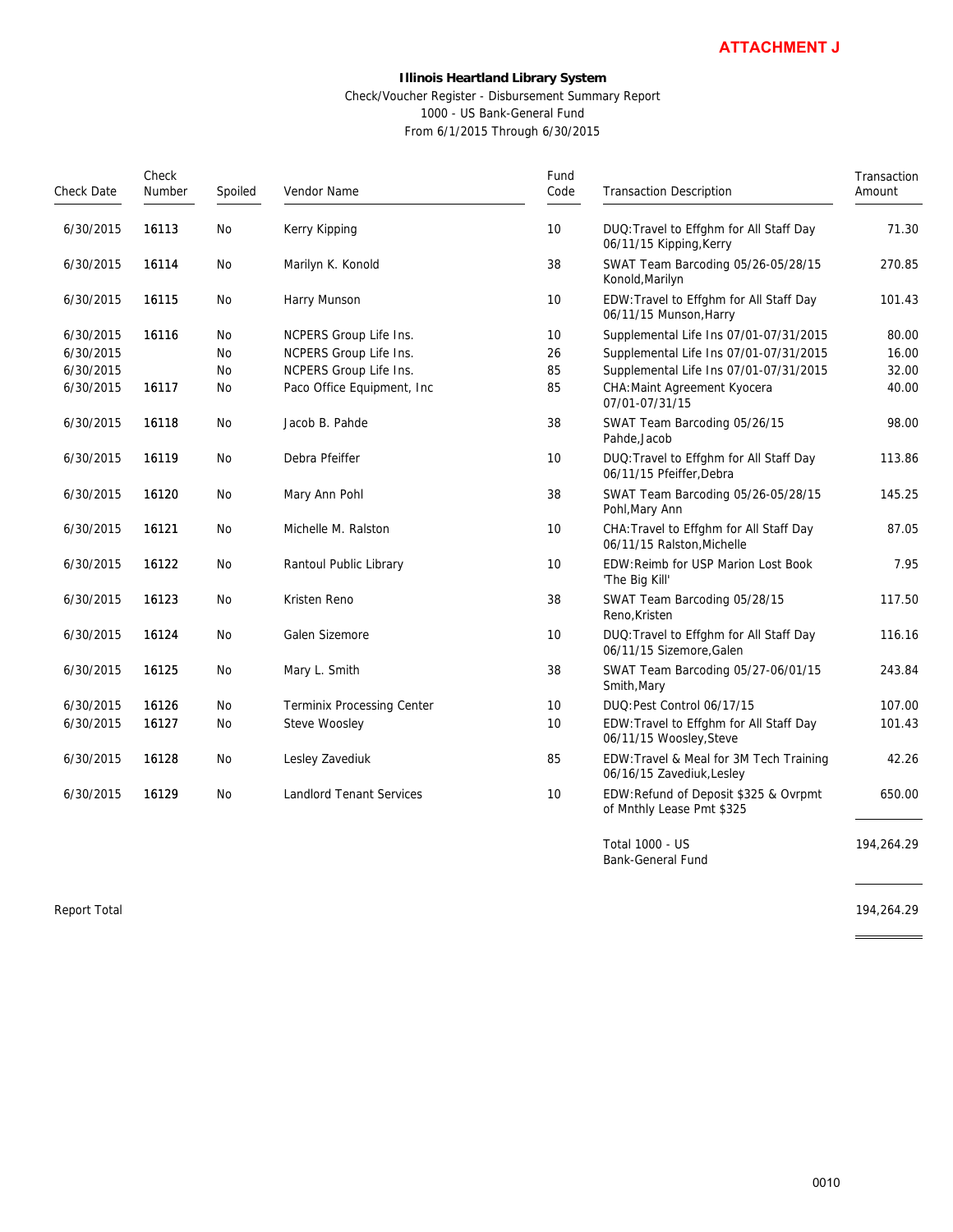Check/Voucher Register 1000 - US Bank-General Fund From 6/1/2015 Through 6/30/2015

 $=$ 

| Fund<br>Code | <b>Fund Title</b>                    | <b>Transaction Amount</b> |
|--------------|--------------------------------------|---------------------------|
| 10           | General Fund                         | 91,684.52                 |
| 26           | IL Machine Sublending Agency         | 11,937.35                 |
| 27           | Cataloging Maintenance Center        | 29,383.52                 |
| 29           | Plinkit                              | 12.48                     |
| 32           | Online Computer Library Center       | 7,195.20                  |
| 38           | Library System and Automation        | 50,979.45                 |
| 85           | <b>SHARE</b>                         | 3,071.77                  |
|              | Total 1000 - US<br>Bank-General Fund | 194,264.29                |
| Report Total |                                      | 194.264.29                |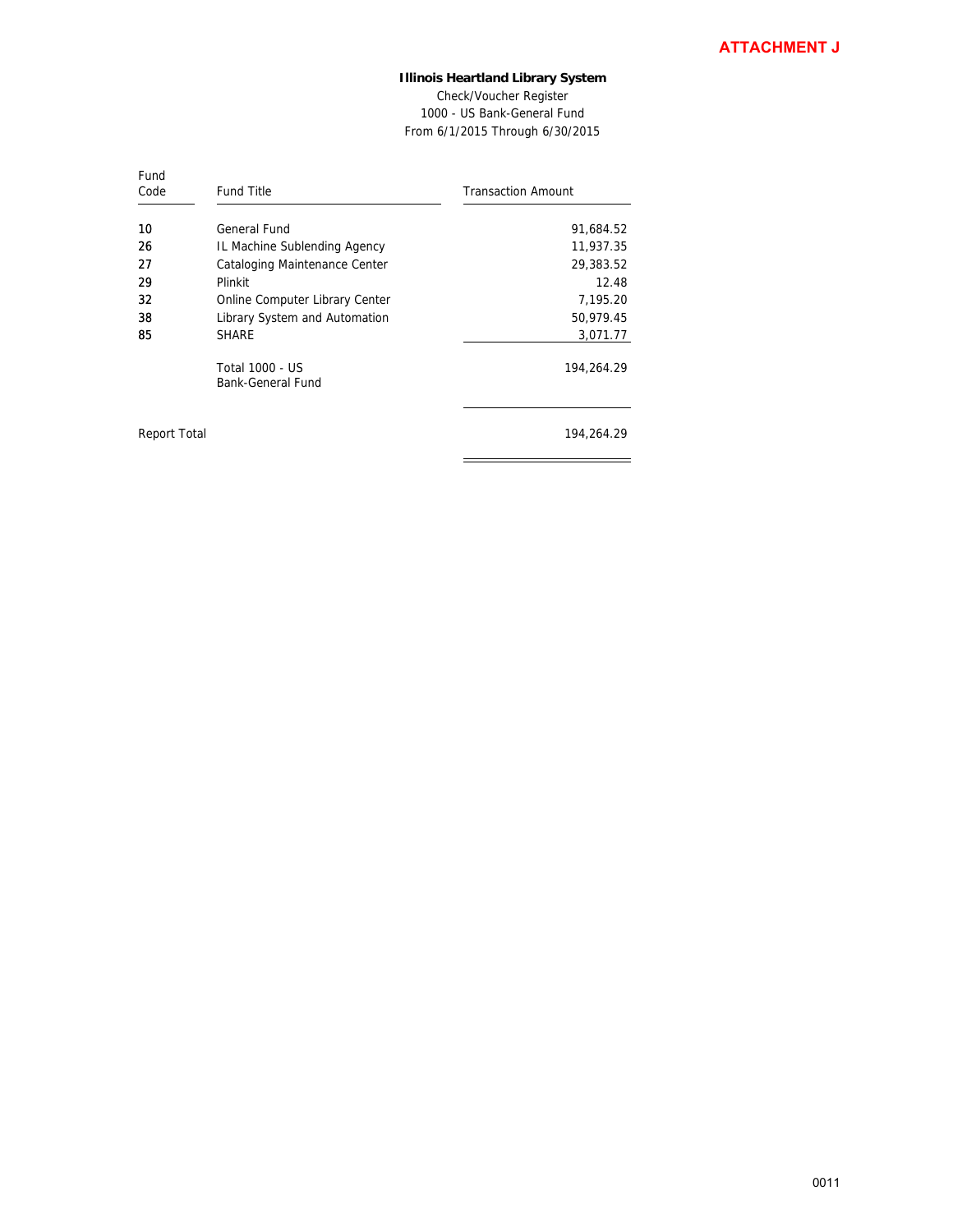# **Illinois Heartland Library System** Vendor Activity Busey Cr Card - Busey From 6/1/2015 Through 6/1/2015

|                  |                                  |            |                               |                                                        |             |      | <b>ATTACHMENT K</b> |      |      |
|------------------|----------------------------------|------------|-------------------------------|--------------------------------------------------------|-------------|------|---------------------|------|------|
|                  |                                  |            |                               | <b>Illinois Heartland Library System</b>               |             |      |                     |      |      |
|                  |                                  |            |                               | Vendor Activity                                        |             |      |                     |      |      |
|                  |                                  |            |                               | Busey Cr Card - Busey                                  |             |      |                     |      |      |
|                  |                                  |            |                               |                                                        |             |      |                     |      |      |
|                  |                                  |            |                               | From 6/1/2015 Through 6/1/2015                         |             |      |                     |      |      |
| Credit Card      |                                  |            |                               |                                                        |             | Fund | G/L#                | Loc# | Dept |
| <b>Bill Date</b> | Employee                         | Trans Date | Vendor                        | Description                                            | Amount      | Code | Code                | Code | Code |
| 6/1/2015         | 4654 2433-Bauer Joan C           | 5/1/2015   | DRURY INN CHAMPAIGN           | EDW:Lodging-SHARE Training Trip-Edie 04/2015           | 155.40      | 85   | 5265                | 01   | 85   |
| 6/1/2015         | 4654 2433-Bauer Joan C           | 5/1/2015   | DRURY INN CHAMPAIGN           | DUQ: Lodging-SHARE Training Trip-Shelley 04/2015       | 77.70       | 85   | 5265                | 04   | 85   |
| 6/1/2015         | 4654 2433-Bauer Joan C           | 5/27/2015  | DRI*NUANCE                    | CHA: Dragon Software for Speech Interpretation 05/2015 | 159.36      | 27   | 5360                | 02   | 27   |
| 6/1/2015         | 4654 2433-Bauer Joan C           | 5/27/2015  | HIPCAST.COM                   | Recording Storage 06/2015                              | 4.95        | 85   | 5550                | 02   | 85   |
|                  |                                  |            |                               | <b>Transaction Total</b>                               | 397.41      |      |                     |      |      |
|                  | Total 4654 2433-Bauer Joan C     |            |                               |                                                        | 397.41      |      |                     |      |      |
| 6/1/2015         | 4654 2458-Pernicka Julia A       | 5/7/2015   | <b>USPS POSTAGE</b>           | EDW:Postage (SHARE) 05/2015                            | 100.00      | 85   | 5370                | 01   | 85   |
| 6/1/2015         | 4654 2458-Pernicka Julia A       | 5/8/2015   | <b>USPS POSTAGE</b>           | EDW:Postage 05/2015                                    | 50.00       | 10   | 5370                | 01   | 10   |
| 6/1/2015         | 4654 2458-Pernicka Julia A       | 5/14/2015  | STAMPS.COM                    | EDW:Monthly Srvc Fee 05/14/2015                        | 15.99       | 10   | 5370                | 01   | 10   |
| 6/1/2015         | 4654 2458-Pernicka Julia A       | 5/14/2015  | <b>USPS POSTAGE</b>           | EDW:Postage 05/2015                                    | 4.82        | 10   | 5370                | 01   | 10   |
| 6/1/2015         | 4654 2458-Pernicka Julia A       | 5/14/2015  | <b>USPS POSTAGE</b>           | EDW:Postage (OCLC) 05/2015                             | 96.00       | 32   | 5370                | 01   | 32   |
| 6/1/2015         | 4654 2458-Pernicka Julia A       | 5/14/2015  | <b>USPS POSTAGE</b>           | EDW:Postage (SHARE)                                    | 99.18       | 85   | 5370                | 01   | 85   |
| 6/1/2015         | 4654 2458-Pernicka Julia A       | 5/16/2015  | IN *PROGRESSIVE DISPLA        | EDW: Sign Holders for Mtg Announcements (4)            | 49.70       | 10   | 5365                | 01   | 10   |
| 6/1/2015         | 4654 2458-Pernicka Julia A       | 5/18/2015  | OFFICEMAX                     | EDW: Map of IL for Board Mtgs 05/2015                  | 24.99       | 10   | 5365                | 01   | 10   |
| 6/1/2015         | 4654 2458-Pernicka Julia A       | 5/30/2015  | OFFICE DEPOT #1105            | EDW: Prong Fastners (50) 05/2015                       | 28.45       | 10   | 5365                | 01   | 10   |
|                  |                                  |            |                               | <b>Transaction Total</b>                               | 469.13      |      |                     |      |      |
|                  | Total 4654 2458-Pernicka Julia A |            |                               |                                                        | 469.13      |      |                     |      |      |
| 6/1/2015         | 4654 2466-Dawdy Christine        | 5/15/2015  | FIRST CLOVER LEAF BANK        | EDW:Postage (SHARE) 05/2015                            | 32.27       | 85   | 5370                | 01   | 85   |
|                  |                                  |            |                               | <b>Transaction Total</b>                               | 32.27       |      |                     |      |      |
|                  | Total 4654 2466-Dawdy Christine  |            |                               |                                                        | 32.27       |      |                     |      |      |
| 6/1/2015         | 4654 2482-Brown Troy M           | 5/1/2015   | PHONEPOWER.COM                | SHARE: Annual Fee- Telephone Line 6 of 6 05/2015       | 59.99       | 85   | 5400                | 01   | 85   |
| 6/1/2015         | 4654 2482-Brown Troy M           | 5/12/2015  | WWW.LOGMEIN.COM               | EDW: Refund on Tax Chrg 05/2015                        | (13.99)     | 10   | 5550                | 01   | 10   |
| 6/1/2015         | 4654 2482-Brown Troy M           | 5/20/2015  | AMAZON MKTPLACE PMTS          | EDW: Printer (HR) 05/2015                              | 414.95      | 10   | 5360                | 01   | 13   |
| 6/1/2015         | 4654 2482-Brown Troy M           | 5/27/2015  | AMAZON MKTPLACE PMTS          | EDW: Toolkit for Apple Product Repairs 05/2015         | 64.95       | 85   | 5360                | 01   | 85   |
| 6/1/2015         | 4654 2482-Brown Troy M           | 5/27/2015  | Amazon.com                    | DUQ: Monitor (IT) 05/2015                              | 799.99      | 10   | 5360                | 01   | 12   |
|                  |                                  |            |                               | <b>Transaction Total</b>                               | $-1,325.89$ |      |                     |      |      |
|                  | Total 4654 2482-Brown Troy M     |            |                               |                                                        | 1,325.89    |      |                     |      |      |
| 6/1/2015         | 4695 2640-Petty Linda            | 5/5/2015   | WAL-MART #0256                | EDW:Refund on Delivery Supplies 05/2015                | (9.85)      | 10   | 5385                | 01   | 20   |
| 6/1/2015         | 4695 2640-Petty Linda            | 5/5/2015   | WM SUPERCENTER #256           | EDW:Key & Card Holders(2) for Staff Vehicles           | 10.00       | 10   | 5245                | 01   | 10   |
| 6/1/2015         | 4695 2640-Petty Linda            | 5/7/2015   | <b>EMBASSY STS BASILS RST</b> | EDW:Dinner- Reaching Forward Conf- Linda 05/2015       | 22.74       | 10   | 5260                | 01   | 20   |
| 6/1/2015         | 4695 2640-Petty Linda            | 5/8/2015   | <b>EMBASSY SUITES OHARE</b>   | EDW:Lodging-Reaching Forward Conf- Linda 05/2015       | 190.97      | 10   | 5265                | 01   | 20   |
| 6/1/2015         | 4695 2640-Petty Linda            | 5/13/2015  | WM SUPERCENTER #256           | EDW:10 Gal Storage Cont(11) 05/2015                    | 71.17       | 10   | 5385                | 01   | 20   |
| 6/1/2015         | 4695 2640-Petty Linda            | 5/14/2015  | ORIENTAL TRADING CO           | EDW:Supplies for All Staff Day 05/2015                 | 18.98       | 10   | 505812              | 01   | 10   |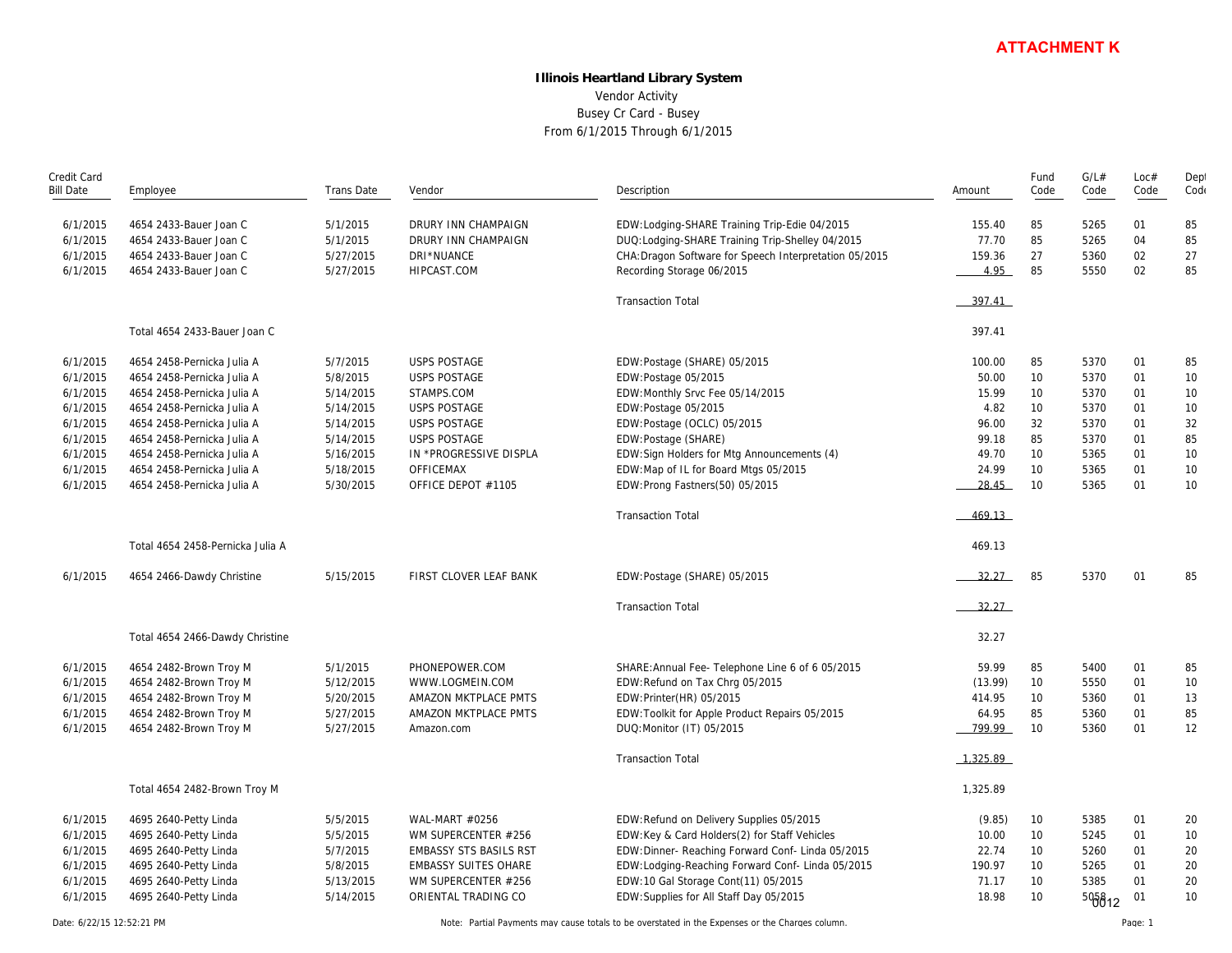# **Illinois Heartland Library System** Vendor Activity Busey Cr Card - Busey From 6/1/2015 Through 6/1/2015

|                  |                               |            |                               |                                                           |             |                 | <b>ATTACHMENT K</b> |      |      |
|------------------|-------------------------------|------------|-------------------------------|-----------------------------------------------------------|-------------|-----------------|---------------------|------|------|
|                  |                               |            |                               | <b>Illinois Heartland Library System</b>                  |             |                 |                     |      |      |
|                  |                               |            |                               | Vendor Activity                                           |             |                 |                     |      |      |
|                  |                               |            |                               |                                                           |             |                 |                     |      |      |
|                  |                               |            |                               | Busey Cr Card - Busey                                     |             |                 |                     |      |      |
|                  |                               |            |                               | From 6/1/2015 Through 6/1/2015                            |             |                 |                     |      |      |
| Credit Card      |                               |            |                               |                                                           |             | Fund            | G/L#                | Loc# | Dept |
| <b>Bill Date</b> | Employee                      | Trans Date | Vendor                        | Description                                               | Amount      | Code            | Code                | Code | Code |
| 6/1/2015         | 4695 2640-Petty Linda         | 5/21/2015  | <b>BATTERIES PLUS 641</b>     | EDW: Batteries for Garage Door Openers                    | 11.97       | 10              | 5195                | 01   | 10   |
|                  |                               |            |                               | <b>Transaction Total</b>                                  | 315.98      |                 |                     |      |      |
|                  | Total 4695 2640-Petty Linda   |            |                               |                                                           | 315.98      |                 |                     |      |      |
| 6/1/2015         | 4695 2665-Janvrin Chris       | 5/7/2015   | <b>EMBASSY STS BASILS RST</b> | CHA: Dinner-Reaching Forward Conf - Chris 05/2015         | 35.87       | 10              | 5260                | 02   | 20   |
| 6/1/2015         | 4695 2665-Janvrin Chris       | 5/7/2015   | <b>EMBASSY STS BASILS RST</b> | DUQ: Dinner-Reaching Forward Conf- Beverly 05/2015        | 35.87       | 10 <sup>°</sup> | 5260                | 04   | 20   |
| 6/1/2015         | 4695 2665-Janvrin Chris       | 5/7/2015   | WAL-MART #1734                | CHA: Air Conditioner Coolant for Vans 05/2015             | 55.38       | 10              | 5210                | 02   | 20   |
| 6/1/2015         | 4695 2665-Janvrin Chris       | 5/8/2015   | <b>EMBASSY SUITES OHARE</b>   | CHA: Lodging-Reaching Forward Conf - Chris 05/2015        | 190.97      | 10              | 5265                | 02   | 20   |
| 6/1/2015         | 4695 2665-Janvrin Chris       | 5/8/2015   | <b>EMBASSY SUITES OHARE</b>   | DUQ: Lodging-Reaching Forward Conf- Beverly 05/2015       | 190.97      | 10              | 5265                | 04   | 20   |
| 6/1/2015         | 4695 2665-Janvrin Chris       | 5/8/2015   | <b>EMBASSY SUITES PARKING</b> | CHA: Hotel Parking-Reaching Forward Conf- Chris 05/2015   | 25.00       | 10              | 5265                | 02   | 20   |
| 6/1/2015         | 4695 2665-Janvrin Chris       | 5/13/2015  | WM SUPERCENTER #1734          | CHA: Disinfecting Wipes, Scrub Sponge & Dish Soap 05/2015 | 18.94       | 10              | 5190                | 02   | 10   |
| 6/1/2015         | 4695 2665-Janvrin Chris       | 5/22/2015  | THE HOME DEPOT #1984          | CHA: Charcoal for Otrly Staff Mtg 05/2015                 | 9.88        | 10              | 5365                | 02   | 10   |
| 6/1/2015         | 4695 2665-Janvrin Chris       | 5/28/2015  | WM SUPERCENTER #1734          | CHA: Plates, Cups & Forks 05/2015                         | 11.78       | 10              | 5365                | 02   | 10   |
|                  |                               |            |                               | <b>Transaction Total</b>                                  | 574.66      |                 |                     |      |      |
|                  | Total 4695 2665-Janvrin Chris |            |                               |                                                           | 574.66      |                 |                     |      |      |
| 6/1/2015         | 4695 2673-Jones Faith         | 5/4/2015   | <b>INDIAN WASH</b>            | DUQ:Car Wash Staff Vehicle 05/2015                        | 11.00       | 10 <sup>°</sup> | 5210                | 04   | 10   |
| 6/1/2015         | 4695 2673-Jones Faith         | 5/4/2015   | <b>USPS</b>                   | DUQ: Postage 05/2015                                      | 16.24       | 10              | 5370                | 04   | 10   |
| 6/1/2015         | 4695 2673-Jones Faith         | 5/14/2015  | EAGLE MARKET & DIN            | DUQ: Floor Wax & Mop Head 05/2015                         | 40.90       | 10              | 5190                | 04   | 10   |
| 6/1/2015         | 4695 2673-Jones Faith         | 5/18/2015  | ACE HARDWARE                  | DUQ:10 Gal Storage Cont(198) 05/2015                      | 1,780.02    | 10              | 5385                | 04   | 20   |
| 6/1/2015         | 4695 2673-Jones Faith         | 5/18/2015  | <b>USPS</b>                   | DUQ: Postage 05/2015                                      | 13.46       | 10              | 5370                | 04   | 10   |
|                  |                               |            |                               | <b>Transaction Total</b>                                  | $-1,861.62$ |                 |                     |      |      |
|                  | Total 4695 2673-Jones Faith   |            |                               |                                                           | 1,861.62    |                 |                     |      |      |
| 6/1/2015         | 5085 0664-Palmer Susan        | 5/5/2015   | MICHAELS STORES 7735          | EDW:Final E-Read Mtg Supplies 05/2015                     | 31.25       | 85              | 5300                | 01   | 85   |
| 6/1/2015         | 5085 0664-Palmer Susan        | 5/5/2015   | <b>VISTAPR</b>                | EDW:Final E-Read Mtg Supplies 05/2015                     | 6.38        | 85              | 5300                | 01   | 85   |
| 6/1/2015         | 5085 0664-Palmer Susan        | 5/5/2015   | <b>VISTAPR</b>                | EDW: Final E-Read Mtg Supplies 05/2015                    | 26.93       | 85              | 5300                | 01   | 85   |
| 6/1/2015         | 5085 0664-Palmer Susan        | 5/6/2015   | MICHAELS STORES 7735          | EDW: Final E-Read Mtg Supplies 05/2015                    | 16.80       | 85              | 5300                | 01   | 85   |
| 6/1/2015         | 5085 0664-Palmer Susan        | 5/8/2015   | AUNT MINNIE'S NIBBLE&C        | DUQ: Lunch-Faith Retirement Lunch-Susan & Linda 05/2015   | 64.05       | 10              | 5290                | 04   | 20   |
| 6/1/2015         | 5085 0664-Palmer Susan        | 5/20/2015  | AMER LIB ASSOC-CAREER         | EDW: Registration- ALA Conf- Susan 05/2015                | (275.00)    | 10 <sup>°</sup> | 5290                | 01   | 20   |
| 6/1/2015         | 5085 0664-Palmer Susan        | 5/21/2015  | FIRST CLOVER LEAF BANK        | EDW:Postage 05/2015                                       | 50.06       | 10 <sup>°</sup> | 5370                | 01   | 10   |
| 6/1/2015         | 5085 0664-Palmer Susan        | 5/28/2015  | ABILA CHECKS & FORMS          | EDW: Accounts Payable Checks 05/2015                      | 313.95      | 10              | 5725                | 01   | 10   |
| 6/1/2015         | 5085 0664-Palmer Susan        | 5/28/2015  | OMNILERT LLC                  | EDW:RainedOut Text Alert System 06/2015                   | 29.95       | 10              | 5400                | 01   | 10   |
| 6/1/2015         | 5085 0664-Palmer Susan        | 5/29/2015  | ST. NICHOLAS BREWING C        | DUQ: Lunch-Bey & Arlanna Welcome- Linda & Susan 05/2015   | 59.25       | 10              | 5290                | 04   | 13   |
|                  |                               |            |                               | <b>Transaction Total</b>                                  | $-323.62$   |                 |                     |      |      |
|                  | Total 5085 0664-Palmer Susan  |            |                               |                                                           | 323.62      |                 |                     |      |      |
|                  |                               |            |                               |                                                           |             |                 | 0013                |      |      |